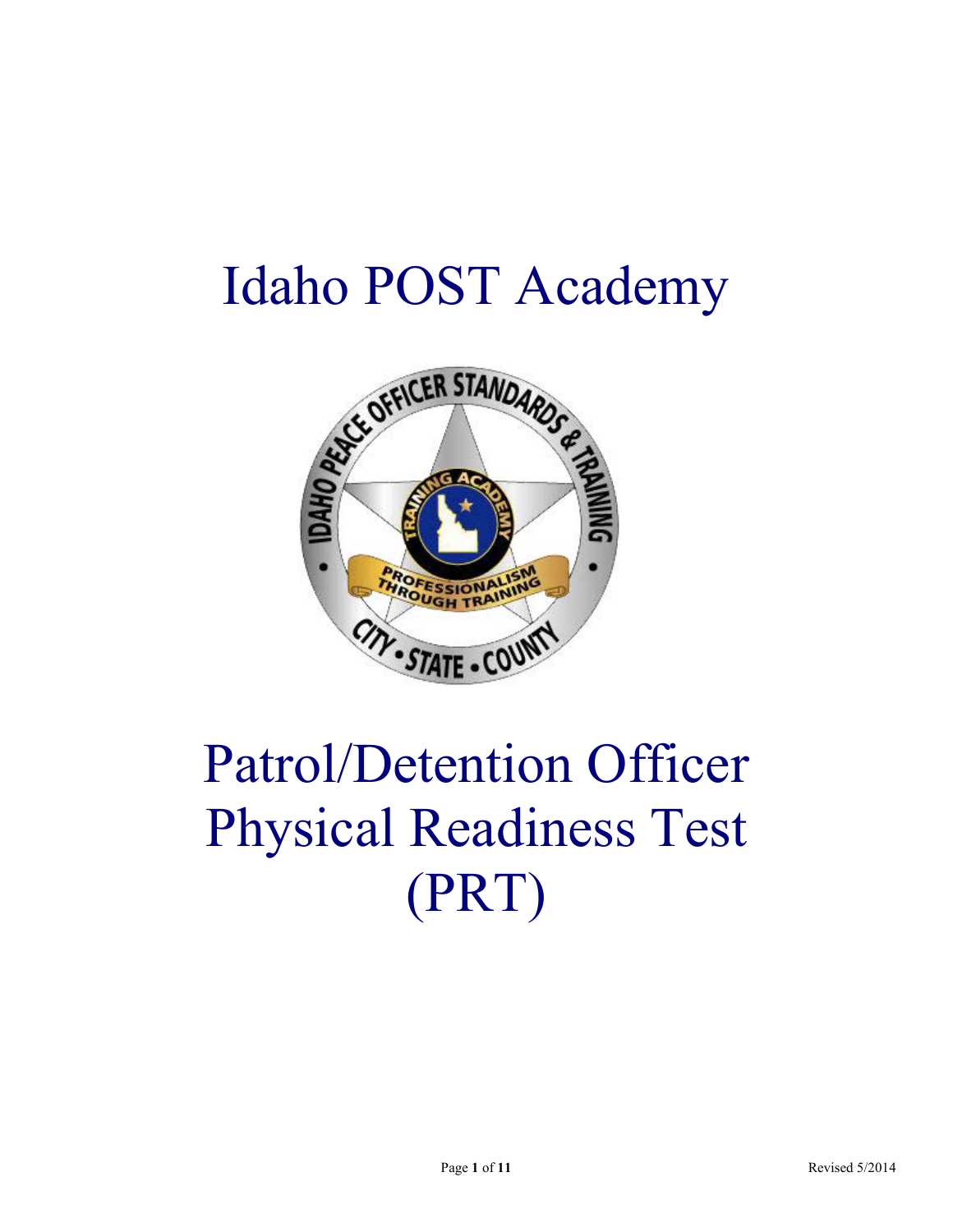#### INTRODUCTION

Patrol officers have unique job functions, some of which can be physically demanding. An officer's capability to perform those functions can affect personal and public safety. Physical fitness underlies and predicts an officer's readiness to perform the frequent and critical job tasks demanded. The minimum physical readiness standards identified are levels below which an officer's capacity to safely and effectively learn and perform frequent or critical job tasks is compromised. Higher levels of readiness/fitness are associated with better performance of physical job tasks required of Idaho patrol officers.

## **Physical Readiness Test (PRT) Administration**

The Idaho Patrol Officer PRT is comprised of a battery of five events:

- 1. Vertical Jump
- 2. One Minute Sit-Ups
- 3. Maximum Push-Ups
- 4. 300-Meter Run
- 5. 1.5-Mile Run/Walk

Tests should be administered in the above order. The test battery process should be sequenced as follows:

#### I. **Warm-up** (7-10 minutes)

- A. General warm-up 2-3 minutes of easy jogging, jumping jacks, squat-thrusts, etc.
- B. Stretching (active and/or static) 5-7 minutes, include stretches for shoulders, back, upper/lower legs

#### II. **Physical Readiness Test** (PRT)

- A. Vertical Jump (3 minutes rest)
- B. One Minute Sit-Ups (5 minutes rest)
- C. Maximum Push-Ups (10 minutes rest)
- D. 300-Meter Run (15 minutes rest)
- E. 1.5 Mile Run/Walk

#### III. **Cool-down** (5 minutes)

- A. Walking (keep walking to avoid blood pooling in legs)
- B. Easy stretching

#### **Test Protocols**

Strict adherence to the following protocols is *mandatory*. Variances from these procedures render results meaningless and limit ability to gauge fitness progress.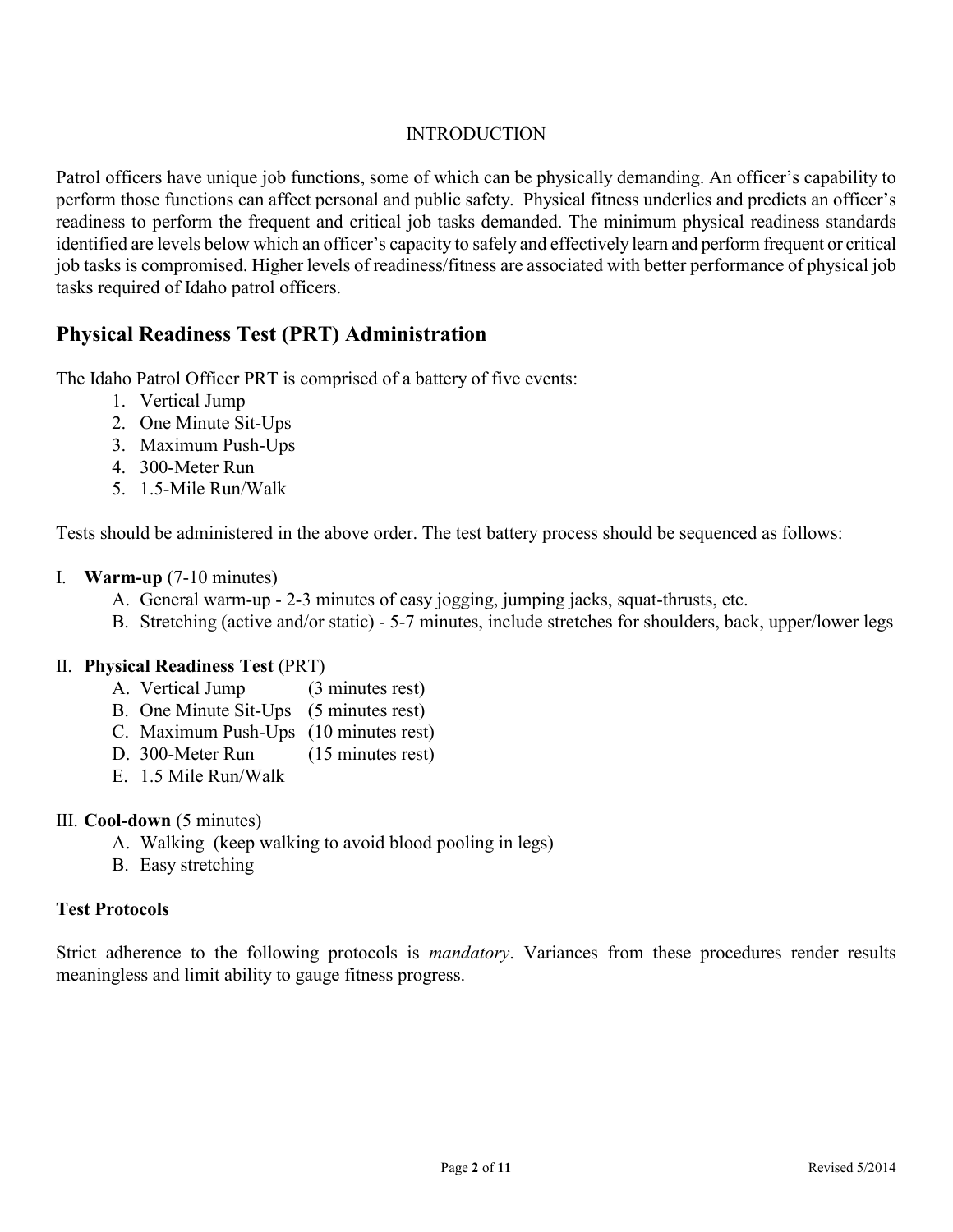# **VERTICAL JUMP TEST**

#### *Purpose*

This test measures leg power, which is important in jumping or vaulting objects such as walls and ditches, and in moving heavy objects such as people.

#### *Equipment*

Vertical jump mat **(preferred)**. Recommended commercial source: "Perform Better!" www.performbetter.com, 888-556-7464. Alternative equipment: Vertec or Reach 'N' Jump board (both also available from above source), or white paper and carpenter's chalk with scale, tape measure, or yardstick ( $1/2$ " increments) affixed to wall.

#### *Procedures Using Vertical Jump Mat (preferred method)* (refer to Figures 1-5)

- 1. Read the instructions to the participants.
- 2. Demonstrate the test, pointing out common errors.
- 3. Have participants warm up by practicing the jump.
- 4. Have the participant stand on the mat with feet over appropriate mat markings. Loosen the clasp holding the upper end of the tape measure and have the participant cinch the belt tightly around his waist so it will not slip during the jump. Adjust the tape measure so it is taut and secure the clasp at the upper end of the tape at the waist. Loosen the clasp at the lower end of the tape near the mat. The participant may begin the jump with both feet in place (Figure 2) or with one foot off the mat (Figure 4), bringing the trailing foot onto the mat as the movement begins. Have the participant jump as high as possible off both feet, using a natural countermovement of the arms to assist. The participant's feet must land back on the mat approximately where they left the mat. The vertical jump is determined by reading the tape measure at the clasp near the mat to the nearest half inch. **Use the best of three trials as the score.**





## *Script Using Vertical Jump Mat*

Use the following script to prepare the participants. *The vertical jump measures leg power. After you warm up, stand with both feet on the marks on the mat. Fasten the web belt and adjust it tightly around your waist. You may begin with both feet on the mat foot marks, or with one foot off the mat, bringing the trailing foot into place on the mat just before jumping. Using your arms to help propel you, jump off both feet as high as possible while extending your arms upward. Jump straight up so you land in your starting position. You will have three tries at this event, with your best effort counting as your score. Watch this demonstration . . . Are there any questions?*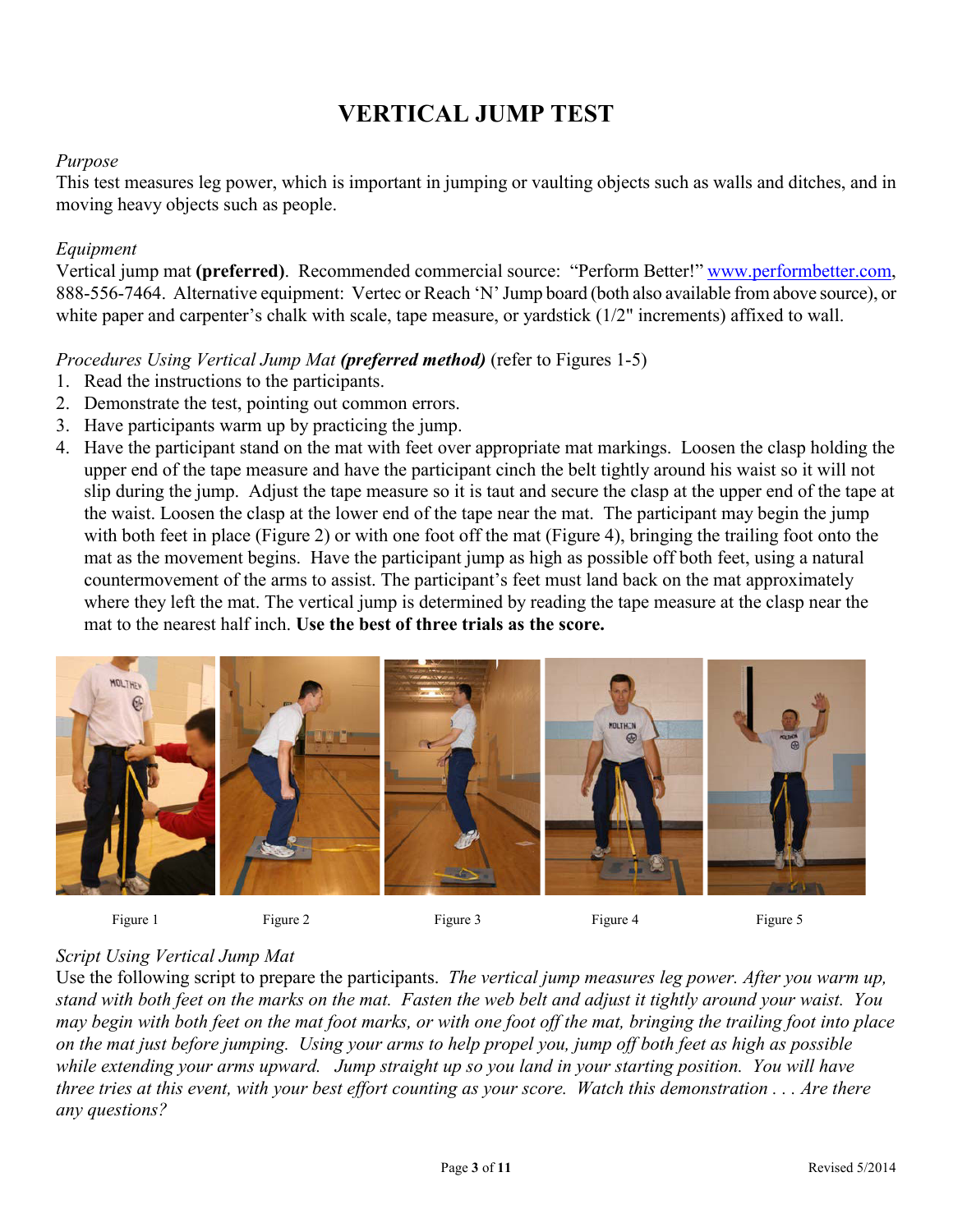# **VERTICAL JUMP TEST (continued)**

## *Tips for the Test Administrator Using Vertical Jump Mat*

Ensure the belt is tight around the participant's waist to prevent slippage during the jump. Ensure tape is taut when securing the upper clasp. Release lower clasp before the participant jumps. Ensure participant lands on the mat approximately on the foot marks. Read the jump measurement from the same reference point that was lined up with zero (0) on the tape prior to the jump.

#### *Procedures Using Wall-Mounted Scale* (refer to Figures 6-9)

- 1. Read the instructions to the participants.
- 2. Demonstrate the test, pointing out common errors.
- 3. Have participants warm up by practicing the jump.
- 4. Have the participant stand with one side toward the wall, heels together, and reach upward as high as possible. Record the maximum standing reach. Then, using a rocking, one-step approach ("step-feet together-jump"), have the participant jump as high as possible, reaching upward at the same time. A standing squat jump (with no step) is also acceptable. Record the maximum jumping reach.
- 5. The number of inches between the standing reach and the jumping reach, measured to the nearest half inch, is the score. **Use the best of three trials as the score.**



Figure 6

#### *Script Using Wall-Mounted Scale*

Use the following script to prepare the participants. *The vertical jump measures leg power. After you warm up, stand with one side to the wall. With your heels together, reach upward as high as possible with your hand against the measuring device on the wall. Your maximum standing reach will be recorded. Then, using a rocking, one-step approach, jump as high as possible while extending the arm nearest the wall. You*





*may also jump off both feet without taking a step. Your maximum jumping reach will* Figure 7 Figure 8 Figure 9

*be recorded. You will have three tries at this event, with your best effort counting as your score. Watch this demonstration . . . . Are there any questions?*

#### *Tips for the Test Administrator Using Wall Mounted Scale*

Assure the maximum standing reach is a true "maximum." You may have to physically check for maximal extension of the arm upward during the standing reach. A double jump or "crow hop" is not permitted upon take-off. The correct sequence is: stride forward with one foot, bring trailing foot up to meet lead foot while flexing knees, jump off both feet. If the participant prefers, a standing squat jump (without a step) is acceptable.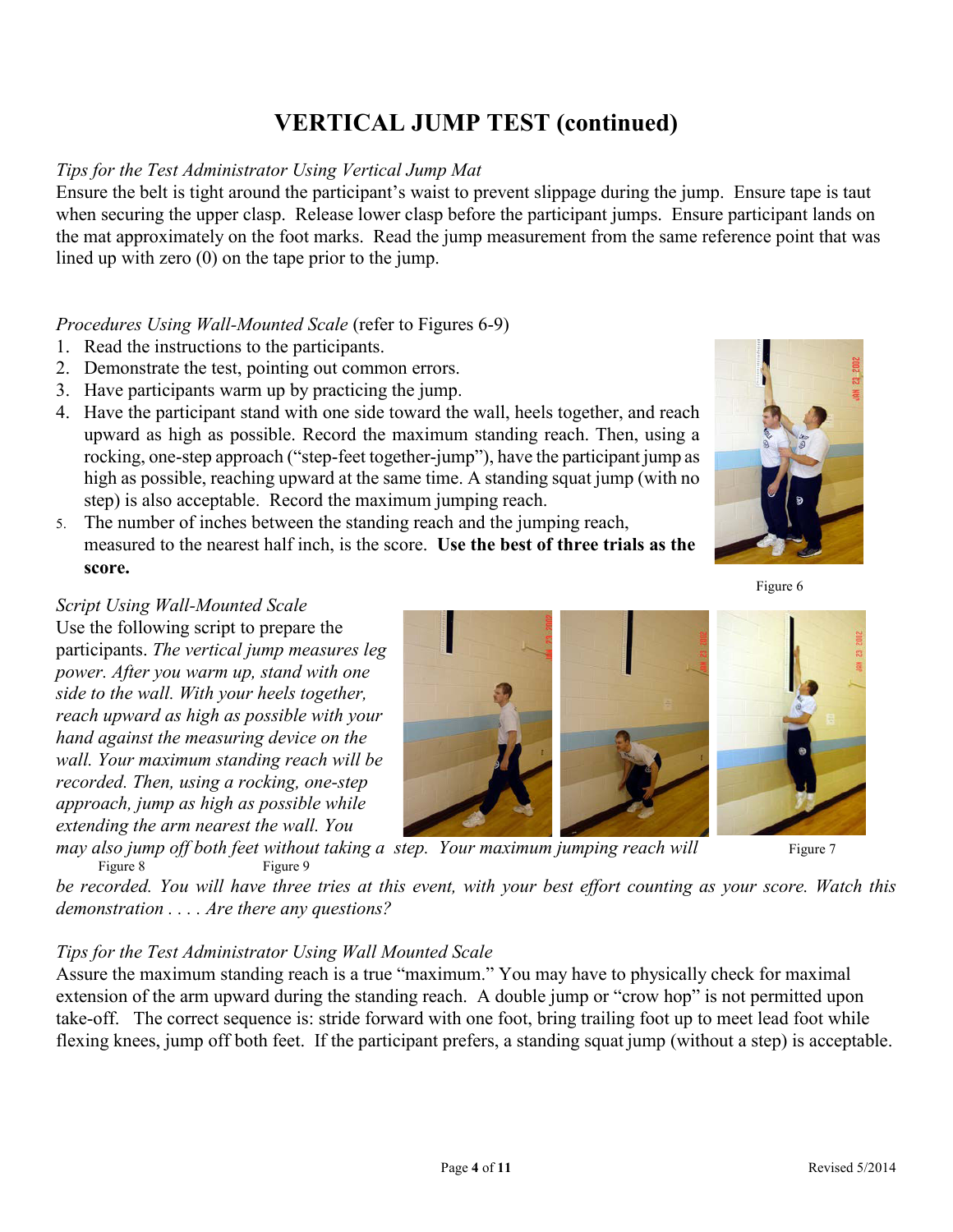## **ONE MINUTE SIT-UP TEST**

#### *Purpose*

This test measures the muscular endurance of the abdominal muscles. This is important for performing tasks that involve the use of force, and it helps maintain good posture and minimize lower back problems. Perform this test on a mat, carpeted surface, or grass.

#### *Equipment*

- Mat  $\bullet$
- Stopwatch or a clock with a sweep second hand
- Partner

### *Procedures* (refer to Figures 10-11)

- 1. Read the instructions to the participants.
- 2. Demonstrate the event, pointing out common errors. Figure 10
- 3. Have the participant lie on his or her back, knees bent, heels flat on the floor. Hands should be held behind the head, with elbows out to the sides. A partner holds down the feet using hands only.
- 4. Have the participant perform as many correct sit-ups as possible in one minute. In the up position, the individual must touch the elbows to the knees and then return to the lying position (shoulder blades touch the floor) before starting the next sit-up.
- 5. The score is the number of correct sit-ups.







Figure 11

## *Script*

Use the following script to prepare the participants. *The sit-up measures the muscular endurance of the abdominal muscles. Lie on your back, with your knees bent at a 90 degree angle, and your heels on the mat. Your feet may be together or apart, but the heels must stay in contact with the mat. Your partner will hold them for you (but can't kneel on them). Your fingers must stay interlocked behind your head, or hands cupped behind the ears, throughout the event. When I say "Go," lift your upper body by bending at the waist. Touch your elbows to your knees, and return to the starting position. When returning to the starting position, the shoulder blades must touch the mat. I will count a repetition each time you return to the starting position. You may rest, but only in the "up" position. Do not arch your back or lift your buttocks from the mat. If you fail to keep your fingers interlocked or hands cupped behind the ears, fail to touch your elbows to your knees or shoulder blades to the mat, or if you arch your back or lift your buttocks, you will receive a warning. After one warning, incorrect repetitions will not count. You will have one minute to do as many sit-ups as possible. I will give you signals at 30, 15 and 5 seconds remaining. Your score is the number of correct sit-ups. Watch this demonstration . . . . Are there any questions?*

#### *Tips for the Test Administrator*

- Make sure that the hands remain interlocked behind the head or cupped and touching the head behind the ears. Interlocked means that some parts of the fingers overlap.
- The knees must remain at a 90 degree angle throughout the exercise.
- The buttocks must remain in contact with the floor at all times.
- Any resting must be done in the "up" position.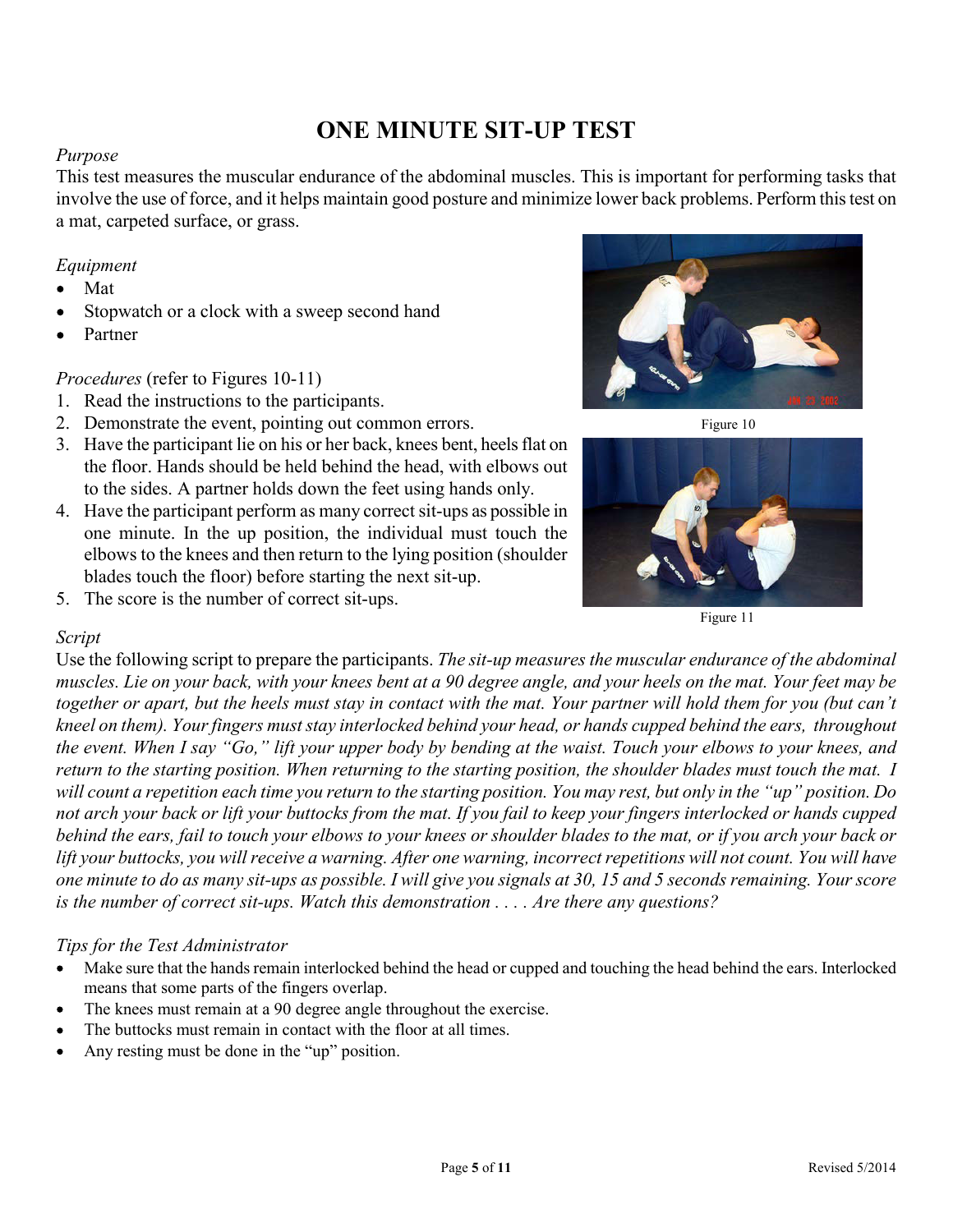# **MAXIMUM PUSH-UP TEST**

#### *Purpose*

This test measures the muscular endurance of the upper body muscles in the shoulders, chest, and back of the upper arms. This is important for use of force involving any pushing motion.

*Equipment:* None

#### *Procedures*

(refer to Figures 12-15)

- 1. Read the instructions to the participants.
- 2. Demonstrate the test, point out common errors.
- 3. Have the participant get down on the floor into the front leaning rest position.
- 4. Have the participant lower the body until the upper arms are parallel to the floor, then push up again. The back must be kept straight, and in each extension up, the elbows should reach a position of "soft" extension. Resting in the up position (only) is allowed.
- 5. The score is the maximum number of push-ups completed with no time limit.

*Script*

Use the following script to prepare the participants. *The push-up measures the muscular endurance of the upper body. Place your hands on the ground wherever they are comfortable, approximately shoulder width apart. Your feet may be*

*together, or up to 12 inches apart.* Figure 14 Figure 15 Figure 15









*Both feet shall touch the mat. Your body should be in a straight line from the shoulders to the ankles, and must remain that way throughout the exercise. Keep your head up and spine in alignment. When I say "Go," lower your body by bending your elbows until your upper arms are parallel to the ground. Then return to the starting position by straightening your arms. You may rest in the up position. If you fail to keep your body in a straight line, keep your hands in position, descend to where your upper arms are parallel to the floor, or to extend your elbows in the "up" position, you will receive a warning. After one warning, incorrect repetitions will not count. There is no time limit. Do as many correct push-ups as possible. Your score is the number of correct repetitions. gfWatch this demonstration . . . Are there any questions?*

#### *Tips for the Test Administrator*

- Ensure that participants maintain a relatively straight line from their shoulders to their ankles.
- Be alert for "head bobbers," participants who move their heads up and down without lowering/raising their bodies.
- The person counting repetitions should be at a 45 degree angle to the participant's head and shoulders to see if the  $\bullet$ participant lowers the body until the upper arm is parallel to the ground while checking correct body alignment.
- The participant may have to touch the floor with his chest to attain or approach the "parallel" position.
- Ensure that a flat non-slip surface is available. A mat, carpet, solid floor, or grass are all acceptable.
- No changes in hand position are allowed during the event. Resting must be done in the "up" position.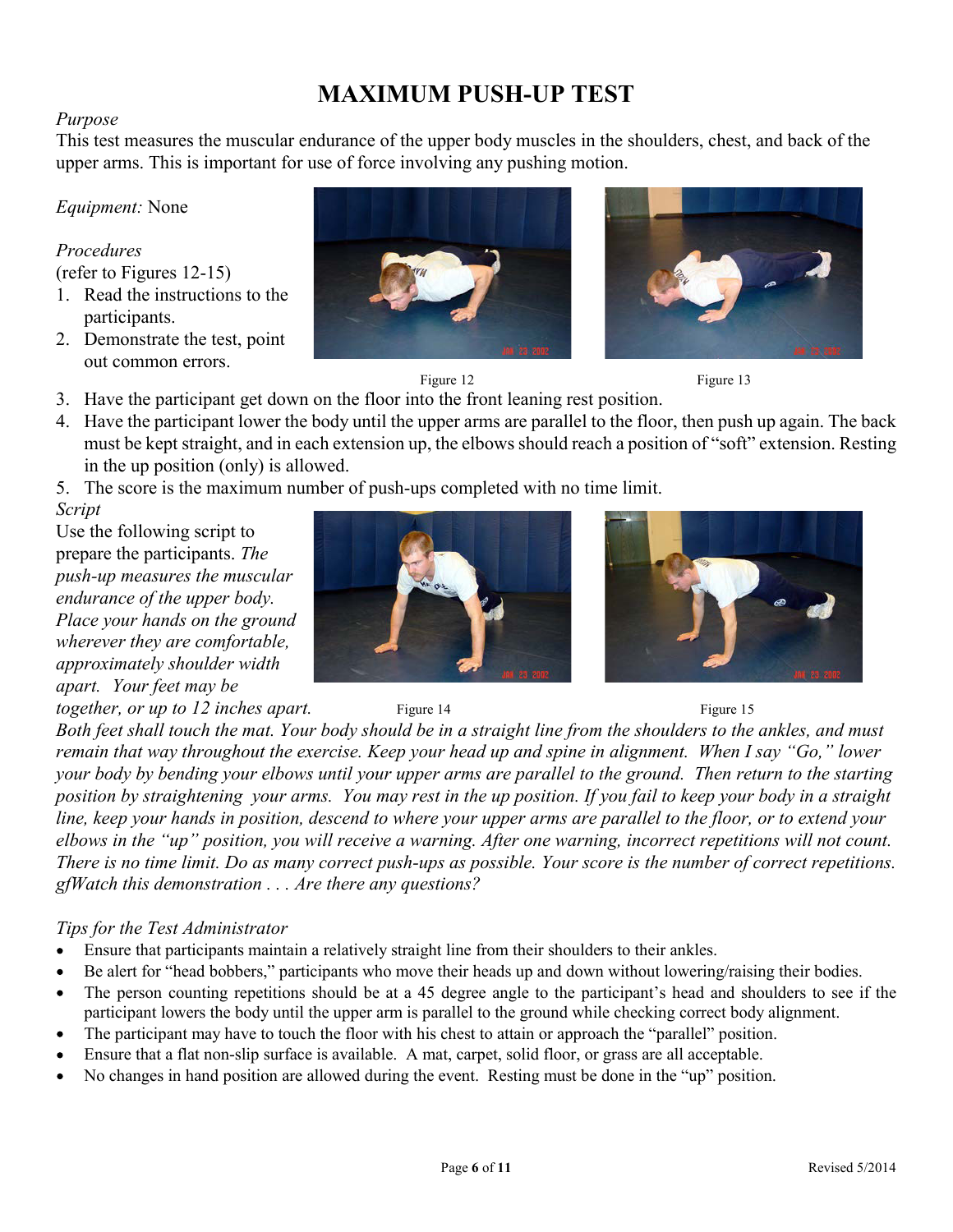## **300-METER RUN TEST**

#### *Purpose*

This is a test of anaerobic capacity, which is important for performing short intense bursts of effort such as foot pursuits, rescues and use of force situations.

#### *Equipment*

- Stopwatch  $\bullet$
- Track or marked course (300 meters = 328 yards or 984 feet)  $\bullet$
- Visible or audible starting device (starter's pistol, whistle, flag, etc.)

#### *Procedures*

- 1. Read the instructions to the participants.
- 2. Have participants warm up for one minute and keep loose while waiting for start.
- 3. Instruct participants to cover the distance as fast as possible.
- 4. Have participants line up at the starting line. Give the command "Go" (audible or visual) and begin timing.
- 5. The score is the time (to the nearest tenth of a second) it takes to complete the course.

#### *Script*

#### Use the following script to prepare the participants.

*The 300-meter run measures your anaerobic capacity. You must complete the run without any help. At the start, you will line up behind the starting line. When I say "Go" (or describe a visual command, such as dropping a flag or clipboard) the clock will start. You will run (describe the course, including a clear description of the finish line). Your goal is to run the distance as quickly as possible. I (we) will record your finish time. After the run, continue walking for a few minutes to cool down. Are there any questions?*

#### *Tips for the Test Administrator*

Participants may finish very close to each other in this event. Have assistance in recording times or run participants in heats. Ideally, a designated stopwatch should be used for each runner.

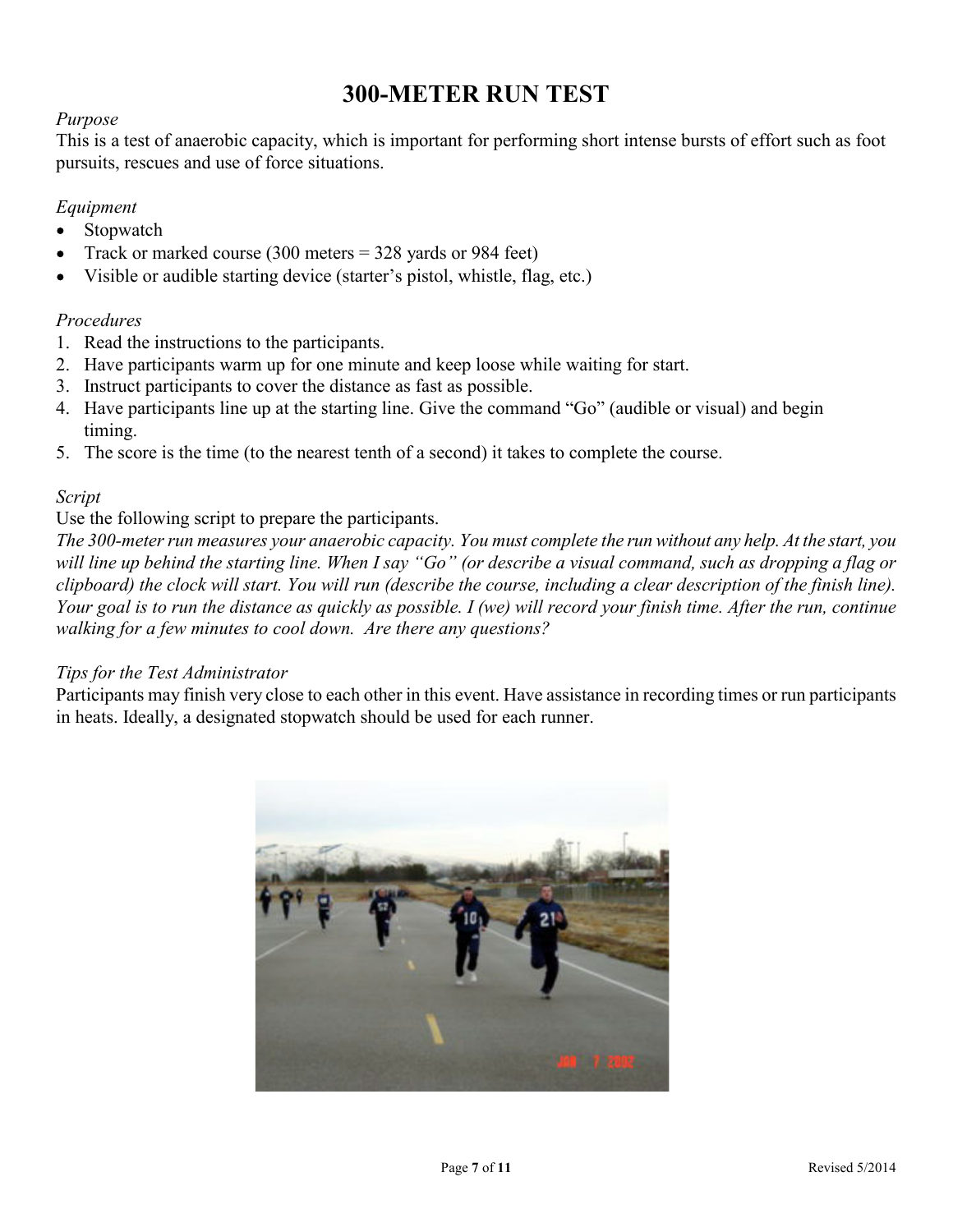# **1.5-MILE RUN/WALK TEST**

### *Purpose*

This test is a measure of cardiorespiratory endurance or aerobic power, which is determined by the body's ability to transport and utilize oxygen to produce energy. This is important for performing tasks involving stamina and endurance (pursuits, searches, prolonged use of force situations, etc.) and for minimizing the risk of cardiovascular health problems.

#### *Equipment*

- $\bullet$ 440-yard track or marked, measured level course with good footing
- Stopwatch or a clock with a sweep second hand  $\bullet$
- Numbered vests or other participant identifiers (if needed)  $\bullet$

#### *Procedures*

- 1. Read the instructions to the participants.
- 2. Have participants warm up and stretch before the run.
- 3. Instruct participants to cover the distance as fast as possible but begin at a pace they think they can sustain 10-15 minutes (not too fast).
- 4. Have participants line up at the starting line. Give the command "Go" and begin timing. If several participants run at once, have one administrator call out times at the finish while an assistant records the names and respective times.
- 5. Have participants cool down after running the course by walking for an additional five minutes or so. This prevents venous pooling, a condition in which the blood pools in the legs so less is returned to the heart. Walking enhances the return of blood to the heart, prevents light headedness, and aids recovery.
- 6. The score is the time it takes to finish the course to the nearest second.

#### *Script*

Use the following script to prepare the participants. *The 1.5 mile run/walk measures your cardiorespiratory endurance or aerobic power. You must complete the course without any help. At the start, you will line up behind the starting line. When I say "Go," the clock will start. You will begin running at your own pace. To complete the 1.5 miles, you will (tell the runners how many laps they must run, or describe the course, including the finish line, if not run on a track). Your goal is to finish the 1.5 miles in as fast a time as you can. Try not to start too fast, but at a pace you can sustain for about 10 to 15 minutes. You may walk, but walking will make it difficult to meet the standard. You may run alongside another runner for help with the pace, but you may not physically assist or be assisted by another runner. I will call off your time at the end of each lap (if run on a track), and will record your finishing time. At the end of the run, continue walking for about five minutes to cool down. Are there any questions?*

#### *Tips for the Test Administrator*

- Have runners in sight at all times, and have quick access to EMS (cell phone, car radio, etc.).  $\bullet$
- Be aware of environmental conditions. Extreme heat, cold, humidity, elevation or poor footing will affect  $\bullet$ performance times and could increase risk of injury. Choose your testing site and schedule with these factors in mind. If conditions are warm, have water available.
- If not running on a measured track, measure your course carefully. Automobile odometers may not be  $\bullet$ accurate. A measuring wheel is better.
- If running on a track, instruct the participants to move out of the inside lane if they decide to walk.
- Using an assistant test administrator will give you flexibility in case someone needs help during the event. The  $\bullet$ assistant can either take over timing duties or provide help to the participant. The assistant can also be used to assist with recording times if there are many runners. Videotaping the finish can help verify times.
- The timer should call off the times in minutes and seconds as the runners cross the finish line.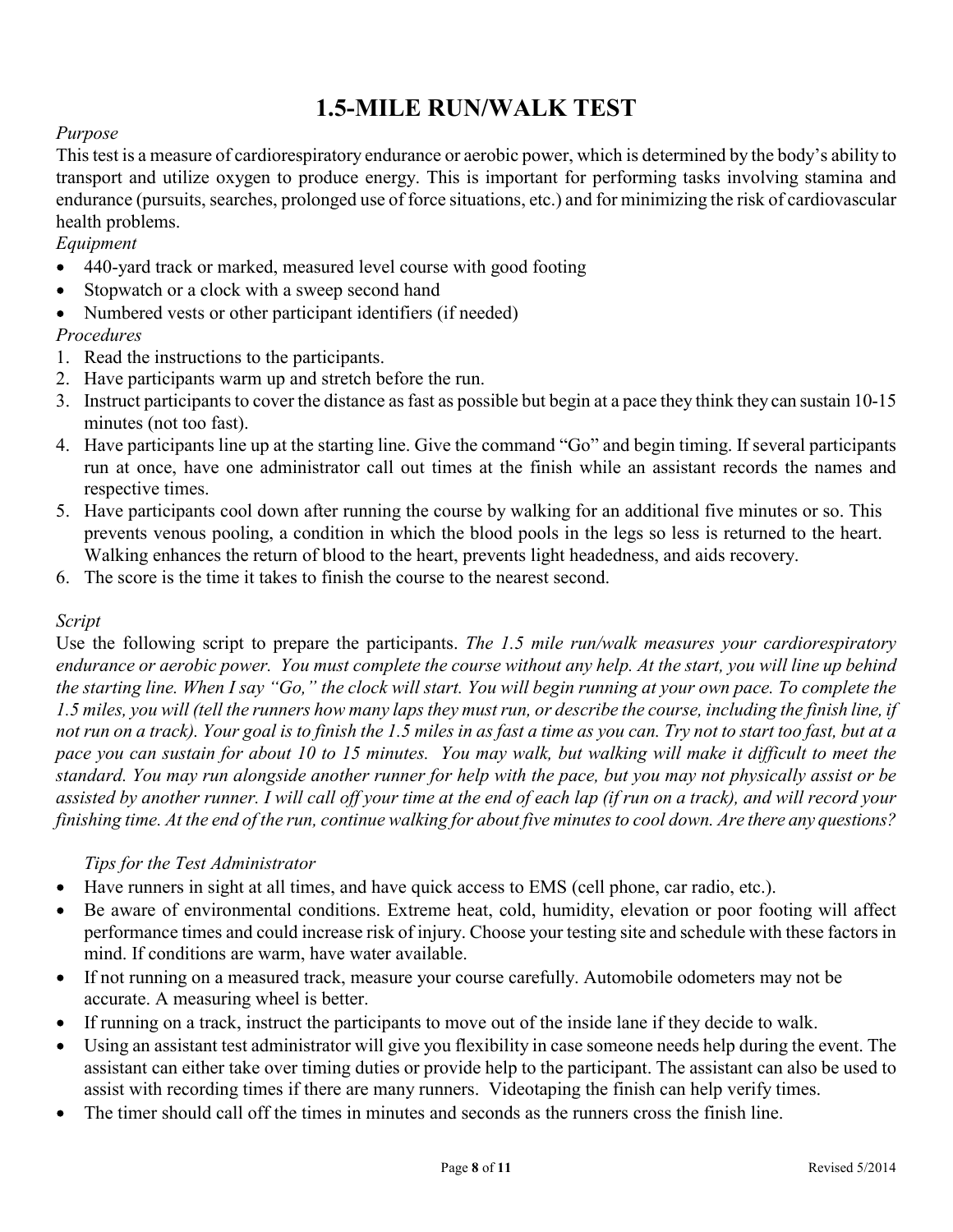# **Preparing for the PRT**

Whereas many training routines can be used to improve performance in the PRT, participants should keep in mind that physical training is *specific*. That is, one improves in activities practiced. If one wishes to optimize push-up performance, push-ups should be included in the training program. Many other exercises can also be included to strengthen the chest, shoulders and arms, but push-ups should be included in the routine. Ideally, muscles and the aerobic and anaerobic energy systems should be gradually, progressively trained over several weeks or months to achieve significant fitness gains. Physical adaptations occur gradually in response to regular, consistent overloads, i.e. doing more than your body is accustomed to doing. Everyone is different - a stimulus resulting in an appropriate, moderate overload to one person may be impossible for another person to perform, while yet another person is not stressed at all. A participant who has been inactive for a significant period of time should ideally take six to twelve weeks to train for the PRT.

The training routine should include exercises to train upper body strength and muscular endurance, abdominal muscular endurance, leg power, cardiorespiratory endurance and anaerobic capacity. Strength and cardiorespiratory endurance activities should be performed about every other day, or three days per week, to allow adequate recovery and positive adaptations to occur. Anaerobic (high intensity) training should be done once per week, and can be performed in lieu of a cardiorespiratory training session. For flexibility enhancement, good back health, and injury prevention, stretching exercises should be performed before and after training sessions, and can be done on off days as well.

## **Sample Training Program**

#### **Week 1**

#### **Monday and Friday**

- Warm up, stretch 5 min.  $\bullet$
- Regular, wide grip & close grip push-ups one 30-sec. set of each
- Bent-leg sit-ups (feet secured) three 30-sec. sets  $\bullet$
- Vertical jumping off both feet (easy) three 15-sec. sets  $\bullet$
- Walk/jog/run (moderate intensity) 15 minutes  $\bullet$
- Cool down easy walk 5 min., stretch 3 min.

#### **Wednesday**

- Warm up, stretch 5 min.  $\bullet$
- Regular push-ups 40 sec. maximum reps, 20 sec. max. reps, 10 sec. max. reps
- Crunches (abdominal curl-ups) three 30-sec. sets  $\bullet$
- Vertical jumping one foot at a time (easy) two 15-sec. sets each  $\bullet$
- Jog 3 min. (warm up), 8 reps. of 200 meter sprints (about ¾ speed quicker than usual jog, but not all-out!),  $\bullet$ with one minute walking recovery between each rep.
- Cool down easy walk 5 min., stretch 3 min.  $\bullet$

**Weeks 2 - 6** *Gradually* increase time or intensity of sets, continue three workouts per week.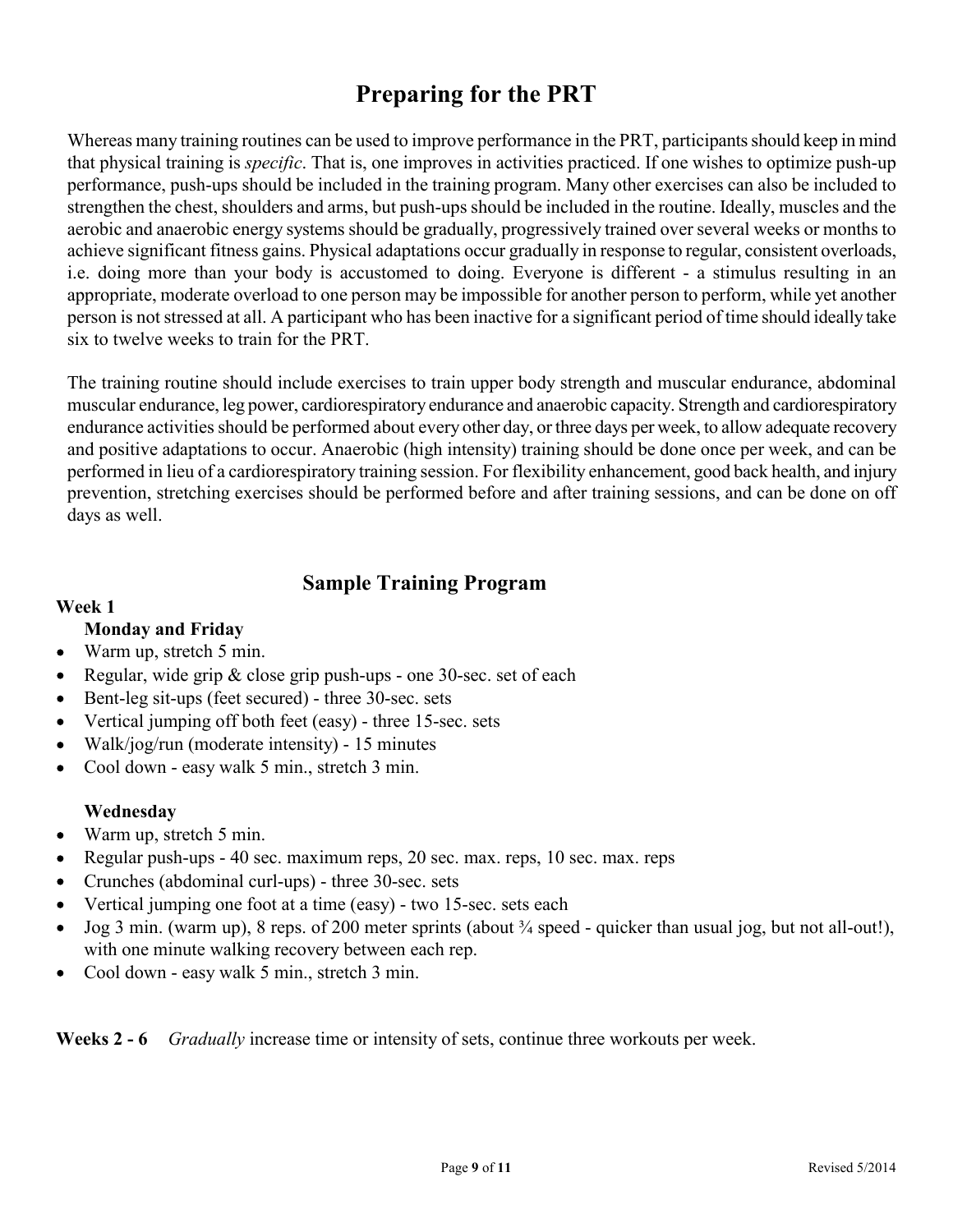## **PATROL/DETENTION PHYSICAL READINESS TEST SCORING**

Each of the five PRT events measures a different component of physical fitness, each of which is a determinant of an officer's readiness to perform essential job tasks. To pass the PRT, a participant must score a minimum of 10 points on *each* of the five PRT events. Performance below the level required for 10 points in any event is substandard and results in failure of the PRT. Twenty points is the maximum possible for each event, a total of 100 being the highest possible PRT score.

| <b>Fitness</b><br><b>Category POINTS</b> |                  | Vert. Jump<br>(inches) | 1-Minute<br>Sit-ups (reps.) (reps.) | <b>Pushups</b> | 300 Meter<br>(seconds) | 1.5 Mile<br>(min:sec) |
|------------------------------------------|------------------|------------------------|-------------------------------------|----------------|------------------------|-----------------------|
|                                          | 20               | $21.5 +$               | $55+$                               | $62 +$         | $48.0 -$               | $9:57 -$              |
| Excellent                                | 19               | $20.5 - 21.0$          | $51 - 54$                           | $56 - 61$      | $48.1 - 51.0$          | $9:58 - 10:50$        |
|                                          | 18               | $19.5 - 20.0$          | $47 - 50$                           | $50 - 55$      | $51.1 - 54.0$          | $10:51 - 11:43$       |
| Good                                     | 17               | $18.5 - 19.0$          | $43 - 46$                           | 44 - 49        | $54.1 - 57.0$          | $11:44 - 12:36$       |
|                                          | 16               | $17.5 - 18.0$          | $39 - 42$                           | $38 - 43$      | $57.1 - 59.0$          | $12:37 - 13:29$       |
| Average                                  | 15               | $16.5 - 17.0$          | $35 - 38$                           | $32 - 37$      | $59.1 - 62.0$          | $13:30 - 14:20$       |
|                                          | 14               | 16.0                   | $31 - 34$                           | $30 - 31$      | $62.1 - 65.0$          | $14:21 - 14:56$       |
|                                          | 13               | 15.5                   | $27 - 30$                           | $28 - 29$      | $65.1 - 68.0$          | 14:57 - 15:32         |
| Below Ave.                               | 12               | 15.0                   | $23 - 26$                           | $26 - 27$      | $68.1 - 71.0$          | $15:33 - 16:08$       |
|                                          | 11               | 14.5                   | $19 - 22$                           | $23 - 25$      | $71.1 - 74.0$          | $16:09 - 16:43$       |
| Minimum<br>Acceptable                    | 10               | 14.0                   | $15 - 18$                           | $21 - 22$      | $74.1 - 77.0$          | $16:44 - 17:17$       |
| Substandard                              | $\boldsymbol{0}$ | < 14.0                 | $\leq 15$                           | $\leq$ 21      | > 77.0                 | >17:17                |